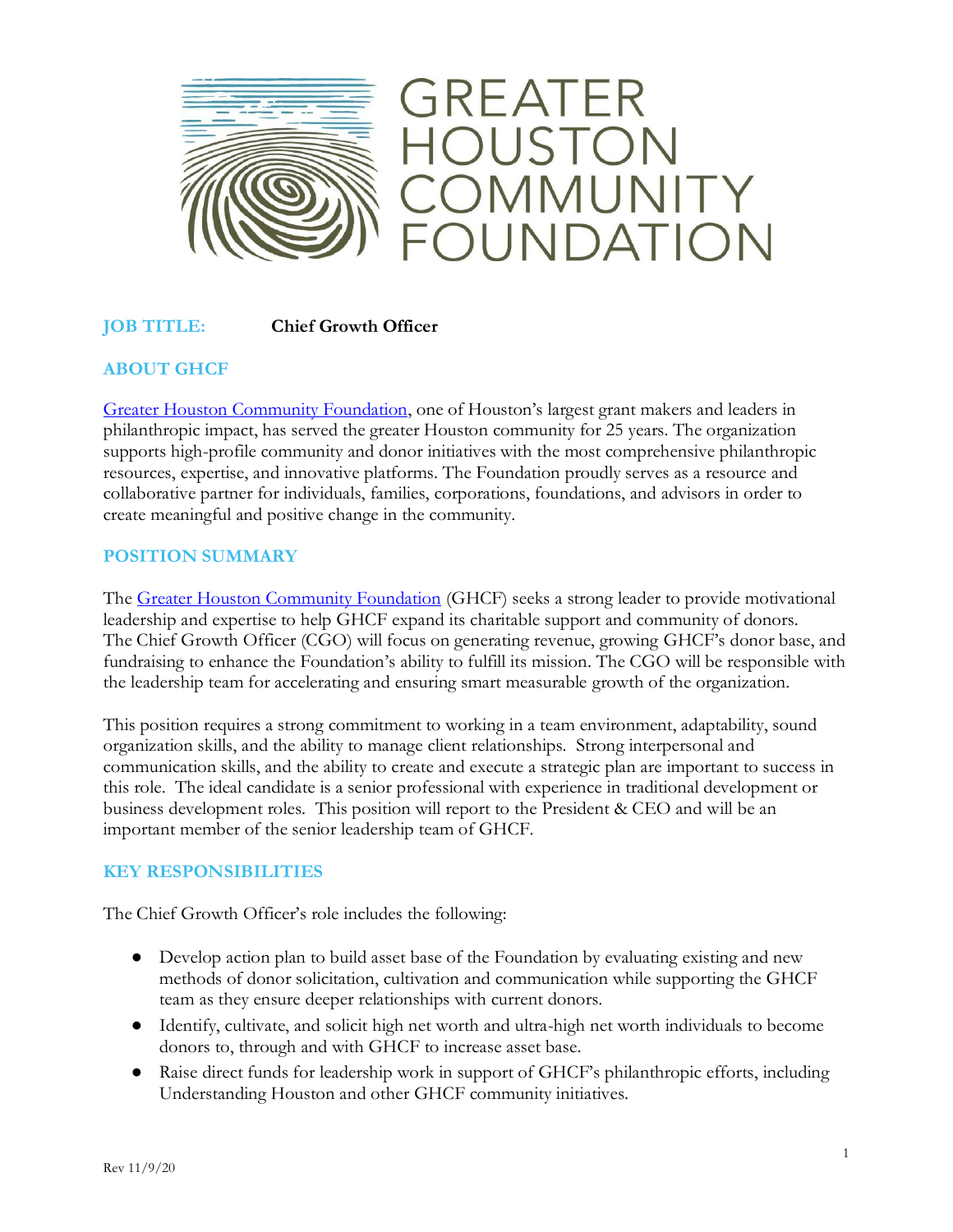- Support and expand relationships with legal, accounting, investment and other professional advisors and oversee efforts to expand the number of advisors connected to GHCF.
- Design and direct new client cultivation, engagement, and education events.
- Ensure increases in and additions to donor advised funds (DAFs), supporting organizations (SOs) and planned and legacy commitments through estate planning with donors.
- Establish clear business development metrics around fundraising and relationship-building.
- Create more formal mechanisms for gifts of endowed funds and broaden planned giving vehicles for donors.
- Align marketing and communications efforts to better articulate GHCF's capabilities in providing individuals, families, and corporations with philanthropic solutions.
- Lead asset-building strategies with the whole GHCF team (staff and board members) by training and coaching team members on gift planning, development and moves management.
- Deliver public presentations to educate communities about GHCF's services and charitable tools for individuals, families, corporations, private foundations and professional advisors and their clients.
- Monitor philanthropic trends and industry innovation and maintain knowledge about current federal and state tax policy matters that relate to GHCF's planned giving activities.
- Utilize various analytics and research mechanisms to identify prospective donors, potential new funds, and additional services or consulting services that GHCF can offer in the future.
- Lead optimization of GHCF infrastructure including upgrading databases, increasing SalesForce capabilities, and improving utilization protocols to support use of performance metrics to guide staff accountability and define success.
- Represent GHCF at GHCF events and in the community.
- Collaborate effectively with GHCF team members to execute growth and fundraising plans.
- Serve on leadership team of GHCF and work to support the continued development of the GHCF One Community culture.

# **DESIRED QUALIFICATIONS**

We seek a team member with development leadership experience who is enthusiastic about fundraising and growing the reach of GHCF to include more donors and deeper relationships with our current donors. The Chief Growth Officer must thrive on challenges and be comfortable in a fast-paced, demanding environment. The successful candidate will have a proven track record of success in working collaboratively, leading a team and servicing clients.

Specifically, the successful candidate will possess:

- Bachelor's degree with 10-15 years of experience in fundraising including estate and asset planning; graduate degree or JD preferred
- Relationships with professional advisors, estate lawyers, family office leaders, and/or other strong connections to potential clients
- Demonstrated ability to set and achieve bold vision and fundraising goals while working closely with others to achieve results